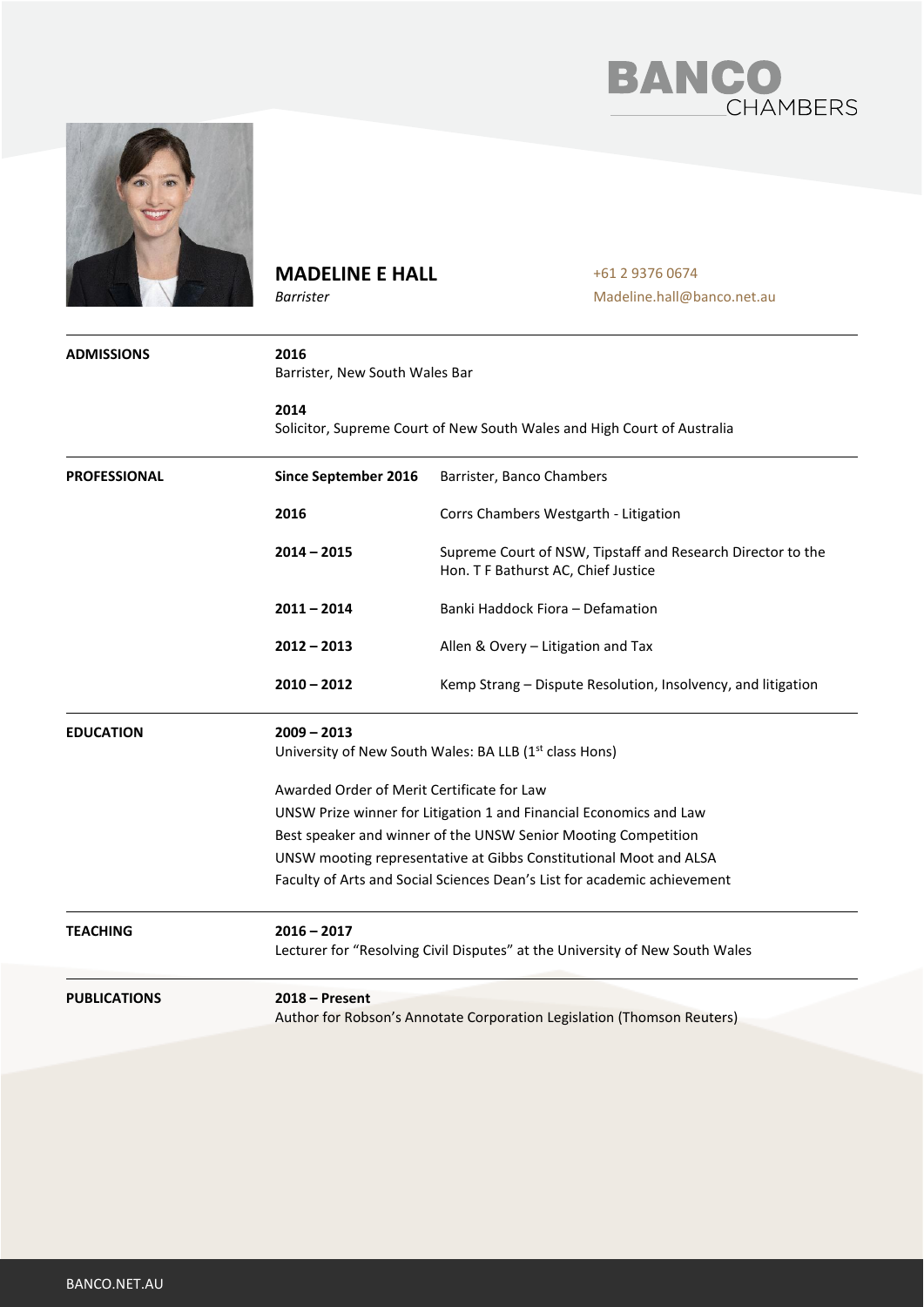

## **Selected Appearances - Trial**

| <b>Commercial, corporations and insolvency</b>                                                                                                  |                                                                                                                                                                        |
|-------------------------------------------------------------------------------------------------------------------------------------------------|------------------------------------------------------------------------------------------------------------------------------------------------------------------------|
| Motor Yacht Sales Australia Pty Ltd t/as The Boutique Boat<br>Company v Cheng, NSWSC 2018/356960, ongoing                                       | Claim for damages arising from breach of contract - for the<br>plaintiff                                                                                               |
| Maurtray Pty Ltd v Pillemer Pty Ltd & Ors NSWSC<br>2020/68897, ongoing                                                                          | Claim for damages arising from alleged representations and<br>non-disclosures in breach of loan agreement - for the<br>defendants, led by R Newlinds SC                |
| In the matter of Half Price Enterprises Pty Ltd (in liq)<br>NSD323/2021, ongoing                                                                | Application for extension of time under s 588FF(3)(b) of the<br>Corporations Act and approval of funding agreement - for<br>the plaintiff                              |
| Goo v Sim NSWSC 2017/300411, ongoing                                                                                                            | Claim for equitable relief arising from breach of trust - for<br>the plaintiff                                                                                         |
| ORIX Australia Corporation Limited v Carter & Anor, NSWSC<br>2020/174863, ongoing                                                               | Claim for damages arising from alleged breach of fiduciary<br>and equitable duties - for the second defendant, led by S<br>Golledge SC                                 |
| In the matter of Matcove Pty Limited [2020] NSWSC 625                                                                                           | Claim for specific performance of contract in relation to land<br>and claim for equity of redemption of shares in company -<br>for the defendant, led by R Newlinds SC |
| Coshott v Commonwealth Bank of Australia [2020] NSWSC<br>503                                                                                    | Application for summary dismissal - for the defendant                                                                                                                  |
| Motor Yacht Sales Australia Pty Ltd t/as Boat Boutique Co v<br>Blann [2019] NSWDC 558                                                           | Claim for debt recovery or damages for breach of contract -<br>for the plaintiff                                                                                       |
| Biyelta Pty Ltd atf Coleman Family Super Fund v Southern<br>Cross Olive Group Pty Ltd NSWDC 2019/155551, Balla J, 30<br>August 2019, unreported | Application for preliminary discovery and resisting<br>application for stay or dismissal - for the plaintiff                                                           |
| Kerry Albert Pty Ltd t/as Kerry Albert & Co v Fuller [2018]<br>NSWDC 254                                                                        | Claim for enforcement of settlement as binding agreement -<br>for the plaintiff                                                                                        |
| K4 Pty Ltd v Silver Chef Rentals Pty Ltd NSWSC 2018/99437,<br>Brereton J, unreported                                                            | Application to set aside statutory demand - for the<br>defendant                                                                                                       |
| ASIC v Hutchings [2017] FCCA 1163                                                                                                               | Application to adjourn creditor's petition - for the<br>respondent                                                                                                     |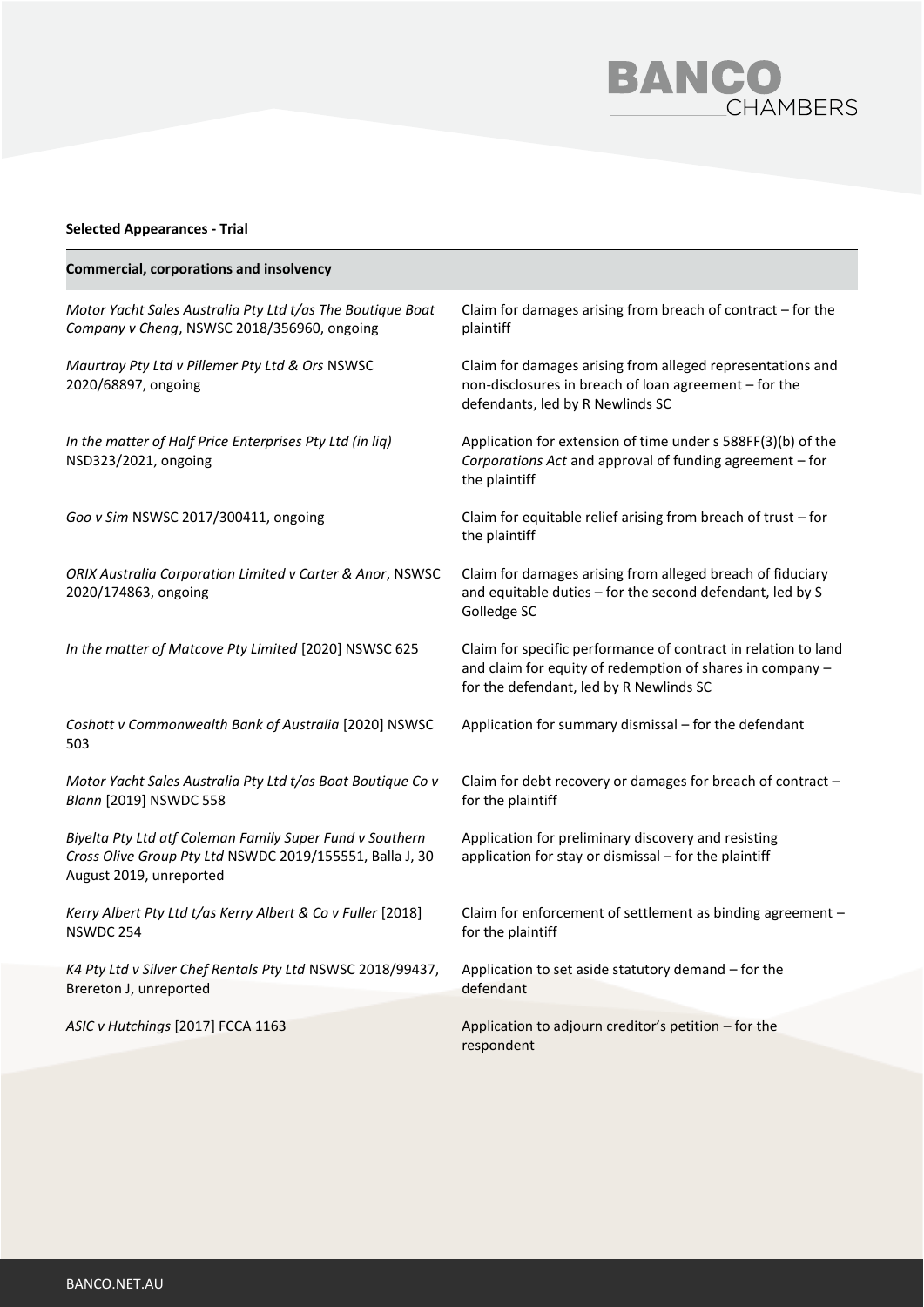

| <b>Administrative law/Judicial Review</b>                                                         |                                                                                                                                                                      |
|---------------------------------------------------------------------------------------------------|----------------------------------------------------------------------------------------------------------------------------------------------------------------------|
| Kelly v Szatow & Ors NSWSC [2020] NSWSC 407                                                       | Appeal from various NCAT decisions concerning provisions of<br>Local Government Act 1993, application for summary<br>judgment by the defendants - for the defendants |
| Pharmacy Council of NSW v Ibrahim [2020] NSWSC 708                                                | Appeal from NCAT decision not suspending registration of<br>pharmacist - for the appellant, led by K Richardson SC                                                   |
| Waverley Council v Infrastructure NSW [2019] NSWLEC 18                                            | Judicial review of Minister's decision to approve<br>development of the Allianz Stadium - for the applicant, led by<br>P Clay SC                                     |
| Ibrahim v Pharmacy Council of NSW [2019] NSWCATOD 187                                             | Application to appeal Pharmacy Council's decision to<br>suspend pharmacist's licence - for the respondent                                                            |
| Byron Pty Ltd (a pseudonym) v Commissioner of Taxation AAT<br>2016/3546, 17 July 2019, unreported | Application for review of Commissioner's decision – for the<br>applicant                                                                                             |
| DDL v Mid-Western Regional Council [2018] NSWCATAD 2                                              | Review of GIPA access application - for the applicant, led by<br>K Richardson SC                                                                                     |
| <b>Regulatory/Competition</b>                                                                     |                                                                                                                                                                      |
| ASIC v Loke CADB 16/NSW20, ongoing                                                                | Disciplinary proceedings against auditor - for the                                                                                                                   |

**Class Actions**

*The Owners- Strata Plan No 91086 v Fairview Arichtectural Pty Ltd* FCA NSD 940/2019, ongoing

Alleged breach of the Australian Consumer Law by manufacturer of aluminium cladding – for the defendant, led by P Zappia QC

respondent, led by R Newlinds SC

*Liverpool City Council v McGraw-Hill Financial & Anor* FCA NSD 1018/2014; *Coffs Harbour City Council v McGraw-Hill Financial & Anor* FCA NSD 1020/2014; *Coffs Harbour City Council v ANZ* FCA NSD 1021/2014; *Clurname Pty Ltd & Ors v McGraw-Hill Financial & Anor* FCA NSD 957/2015; and *MDA National Insurance Pty Ltd & Anor v McGraw-Hill Financial & Anor* FCA NSD 414/2016, settled

Alleged misleading or deceptive conduct concerning representations made with respect to financial products, including the use of "S&P AAA" ratings – for the plaintiffs, led by A Stewart SC, N Hutley SC and C Withers

## **Real Property**

*Comlin Holdings Pty Ltd v Metlej Developments Pty Ltd*  [2018] NSWSC 761

Claim for title to property as party of partnership, joint venture or trust – for the third and fourth defendants, led by A d'Arville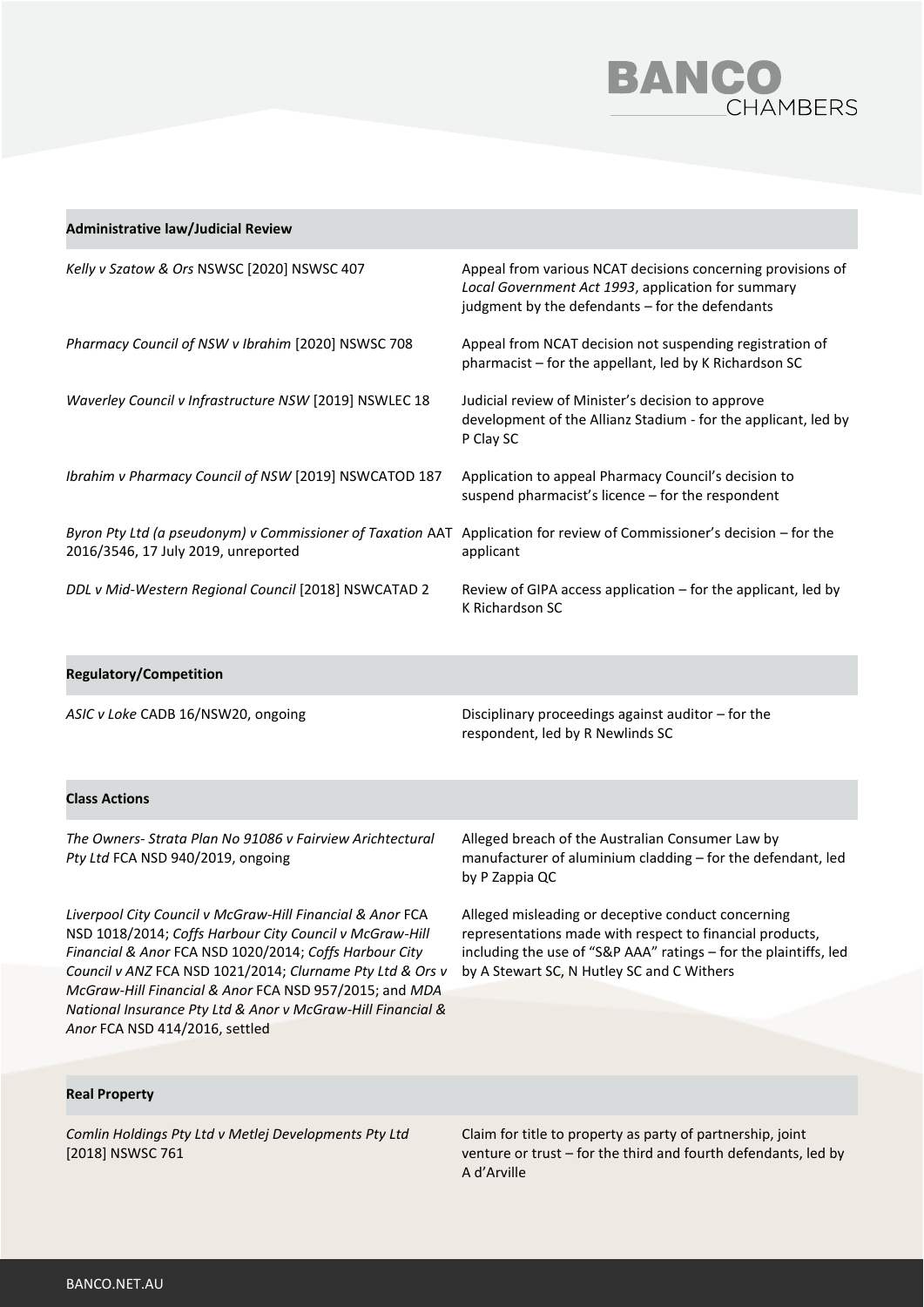

| Amit Laundry Pty Ltd v Jain [2017] NSWSC 1495                                                                                            | Claim for title to property held on trust - for the plaintiff, led<br>by J Thomson                                                        |
|------------------------------------------------------------------------------------------------------------------------------------------|-------------------------------------------------------------------------------------------------------------------------------------------|
| Blackwattle Bay Marina Pty Ltd ACN 142 409 783 & Anor v<br>Roads and Maritime Services ABN 76 236 371 088, NSWSC<br>177898/2015, settled | Claim for specific performance of agreement to lease - for<br>the plaintiff, led by J Stoljar SC and Z Hillman                            |
| Ma v Kim, NSWSC 226061/2017, settled                                                                                                     | Claim for title held on resulting trust $-$ for the plaintiff                                                                             |
| <b>Insurance</b>                                                                                                                         |                                                                                                                                           |
| Maalouf atf Maalouf Family Trust v Haddad & Ors NSWSC<br>2019/168365, ongoing                                                            | Claim for specific performance and damages relating to<br>alleged deficient building work - for the third and fourth<br>defendant         |
| Butcherine v Stanley, NSW Supreme Court 2019/384734, 3<br>March 2021, unreported                                                         | Application for discovery of legal file and claim of issue<br>waiver in negligence claim against former solicitors - for the<br>applicant |
| Kennerley v Ironhill Management Pty Ltd t/as Bonville<br>International Golf Resort NSWSC 2018/227636, settled                            | Claim for personal injury - for the defendant, led by A<br>Cheshire SC                                                                    |
| Wu v Chatswood West Bowling and Tennis Club Limited &<br>Ors NSWSC 2017/366173, settled                                                  | Claim for personal injury - for the first defendant                                                                                       |
| Papas v Hansen Yuncken Pty Ltd ACN 063 384 056, NSWLC<br>283074/2016, unreported                                                         | Claim for compensation regarding damage done by<br>construction site - for the plaintiff                                                  |
| <b>Employment and Crime</b>                                                                                                              |                                                                                                                                           |
| Naulty v Shoalhaven City Council [2021] NSWIRComm 1012                                                                                   | Application for summary dismissal on basis claim did not<br>involve an unfair dismissal - for the defendant/applicant                     |
| R v Georgiou NSWDC 2015/95955, prosecution withdrawn                                                                                     | Prosecution for allegations of corruption, bribery, fraud and<br>money laundering - for the defendant, led by P English                   |
| <b>Urgent relief</b>                                                                                                                     |                                                                                                                                           |
| Employsure Pty Ltd v Whaite NSWSC 2021/78279, settled                                                                                    | Application for interlocutory injunctive relief for restraint of<br>trade in contract of employment - for the applicant                   |
| Clear Choice Nationwide Pty Ltd v Rodger & Ors NSWSC<br>2019/31850, settled                                                              | Application for injunctive relief arising out of alleged breach<br>of obligation of confidence - for the applicant                        |